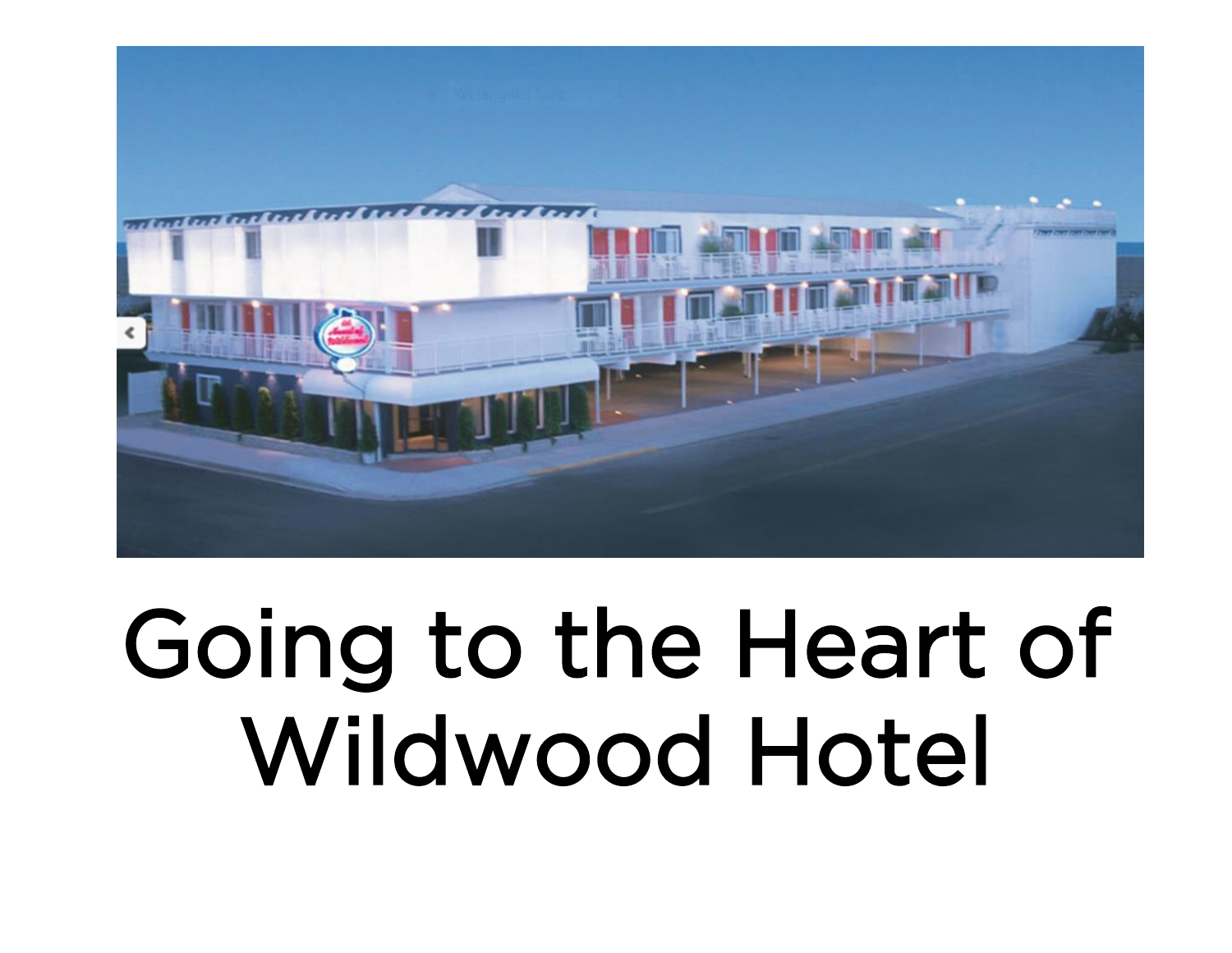I am going to the Heart of Wildwood Hotel in Wildwood, New Jersey.

I will stay calm and be safe. I will tell someone if I need or want anything.



This is the **FRACTURE INVESTIGATION** front door to the hotel. I will walk through the door one time. I will follow directions and stay close to my family.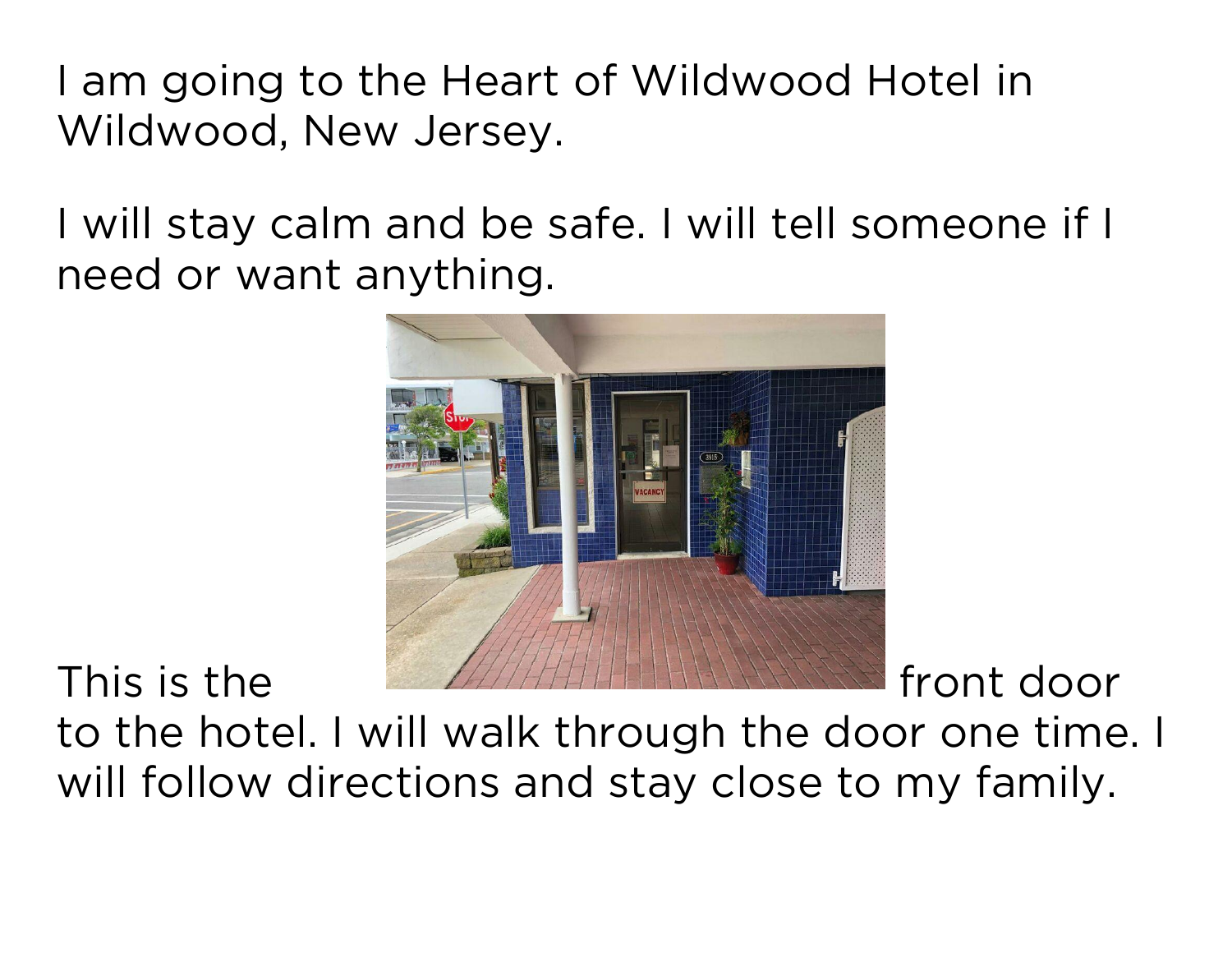

First, my family will check in at the front desk. I can wait my turn. I can stay calm and be safe.



I can ask to use some toys to help me stay calm if I need them.

Next, I will go to my hotel room. I may have to walk through the parking lot. I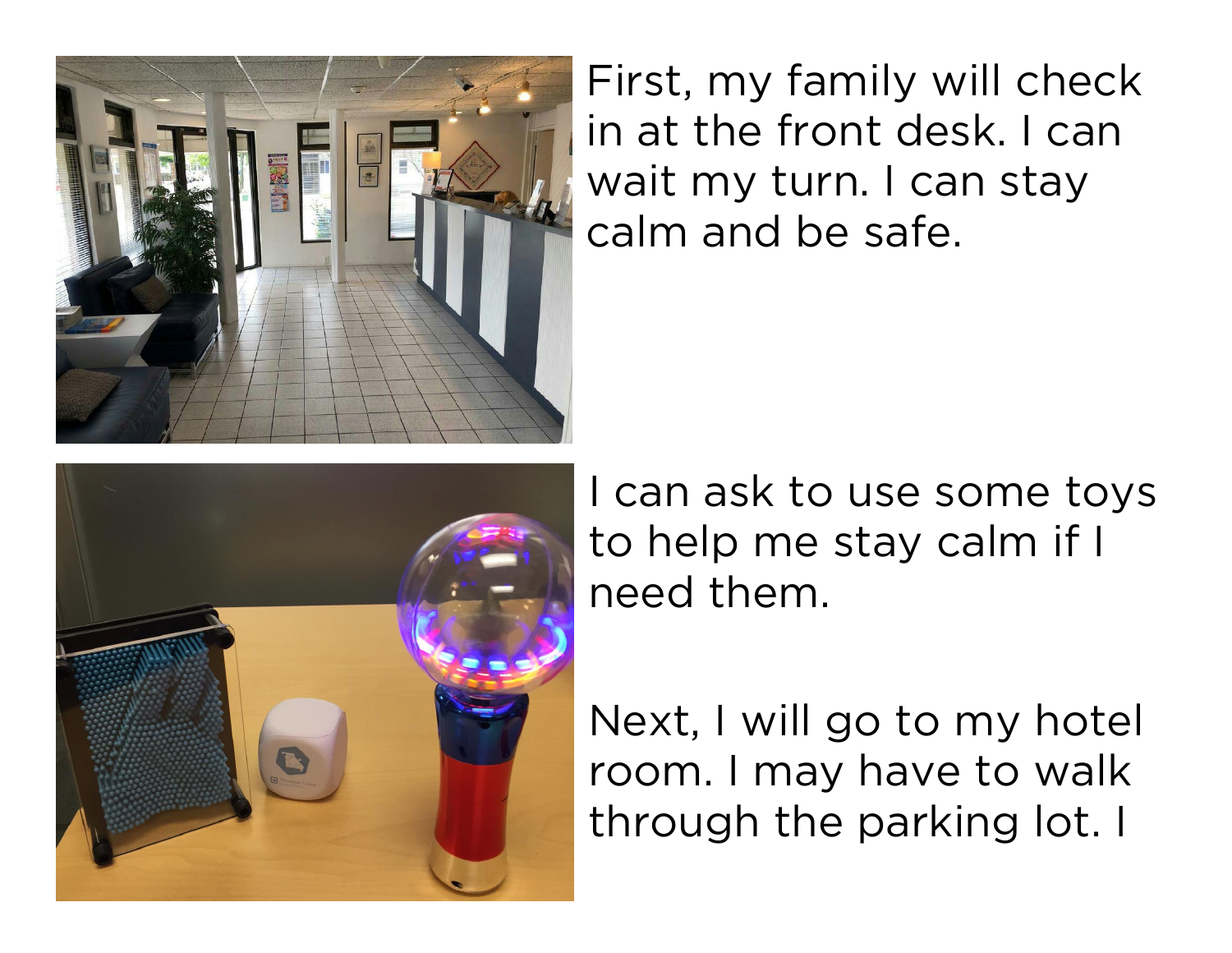## will hold an adult's hand and I will walk with them. I will be safe.



## To get into the room, I will walk through a door from the outside.

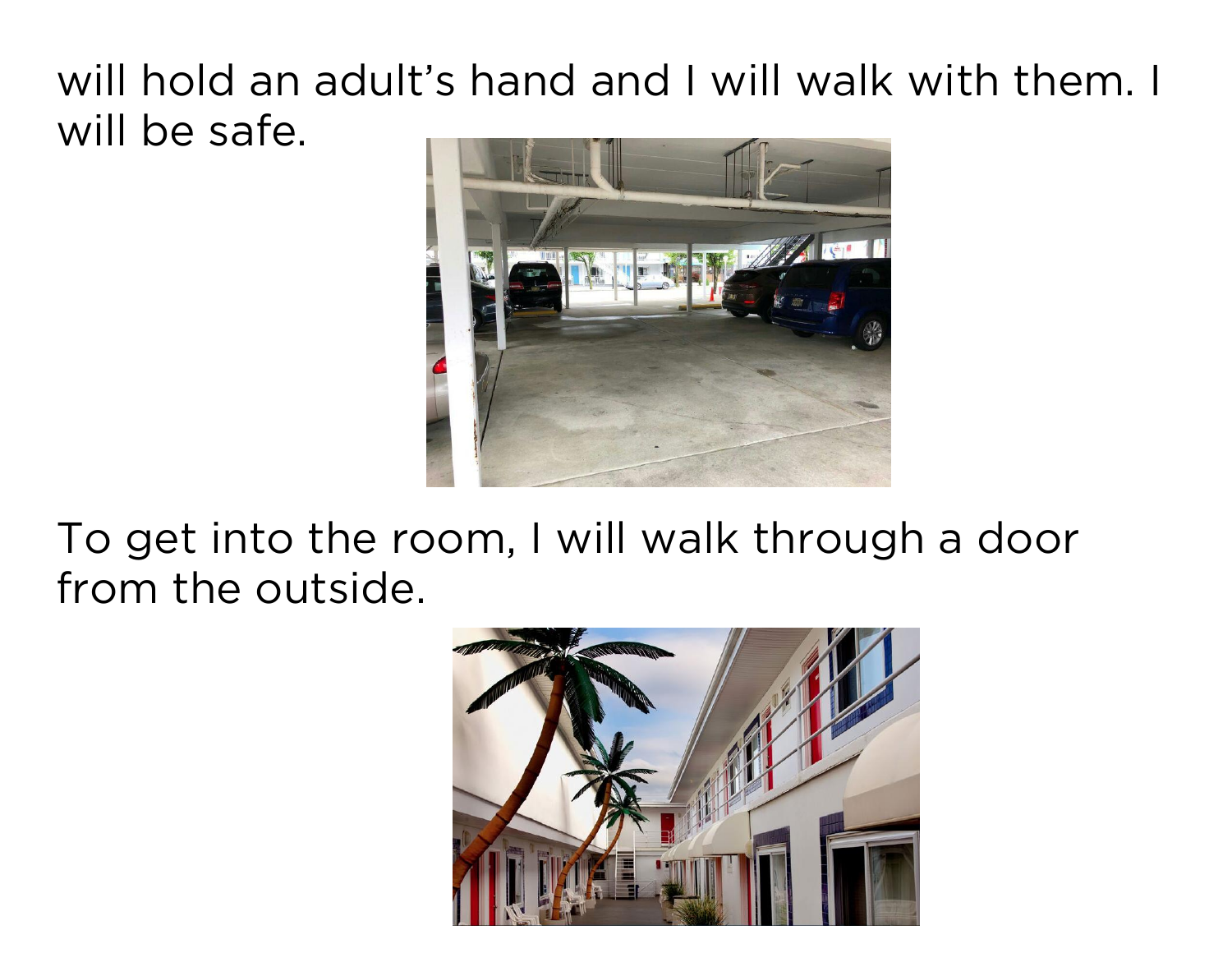My hotel room may look like this. I can watch TV or play with things I brought with me. This is where I will sleep. I will be safe in my hotel room.



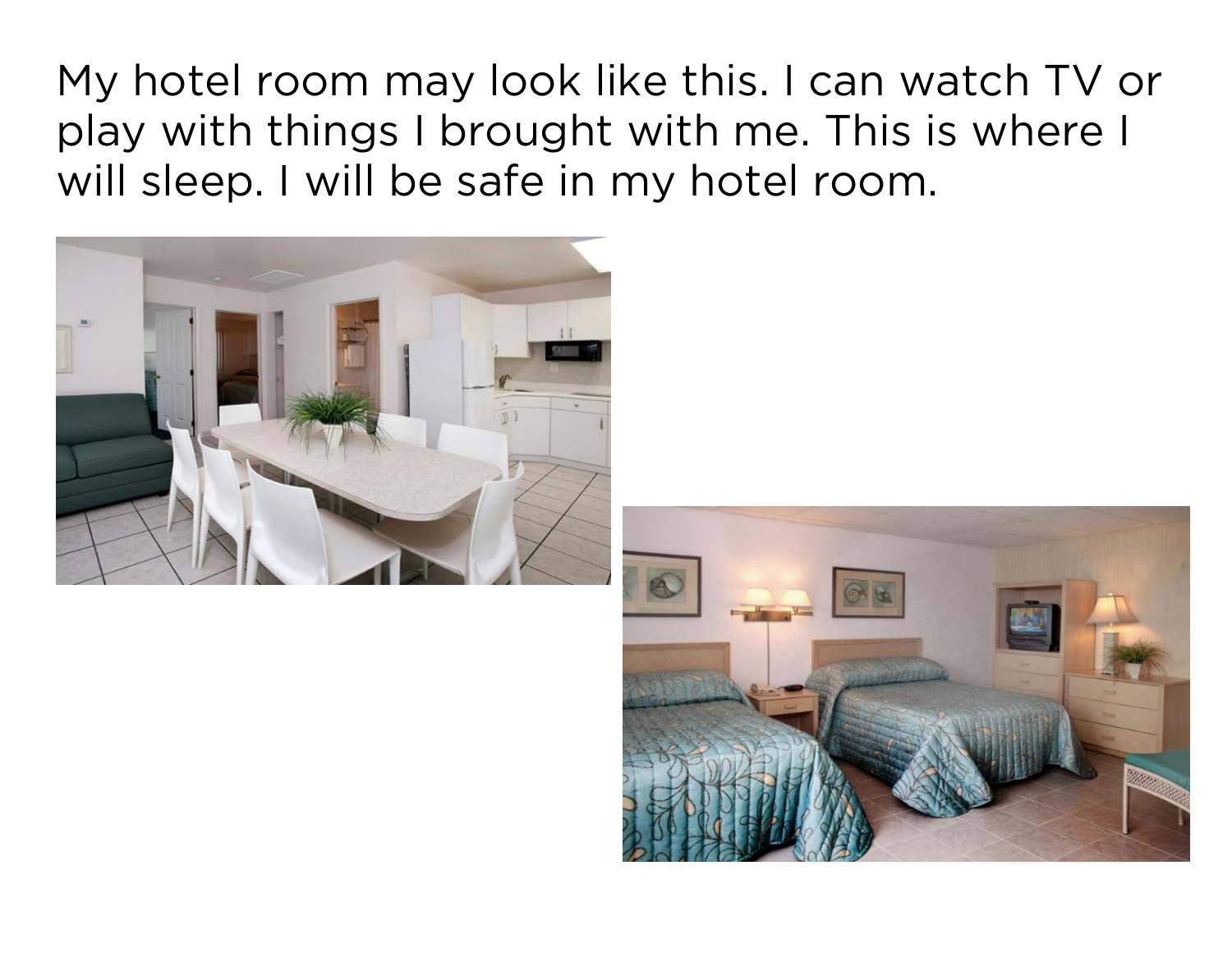There is an outdoor pool and deck at the hotel. I can be safe at the pool. I will walk on the deck to stay safe. I will follow all rules and listen to adults.



The pool is by the beach. If I want to go to the beach, I will tell an adult. I will only go to the beach when an adult is with me.

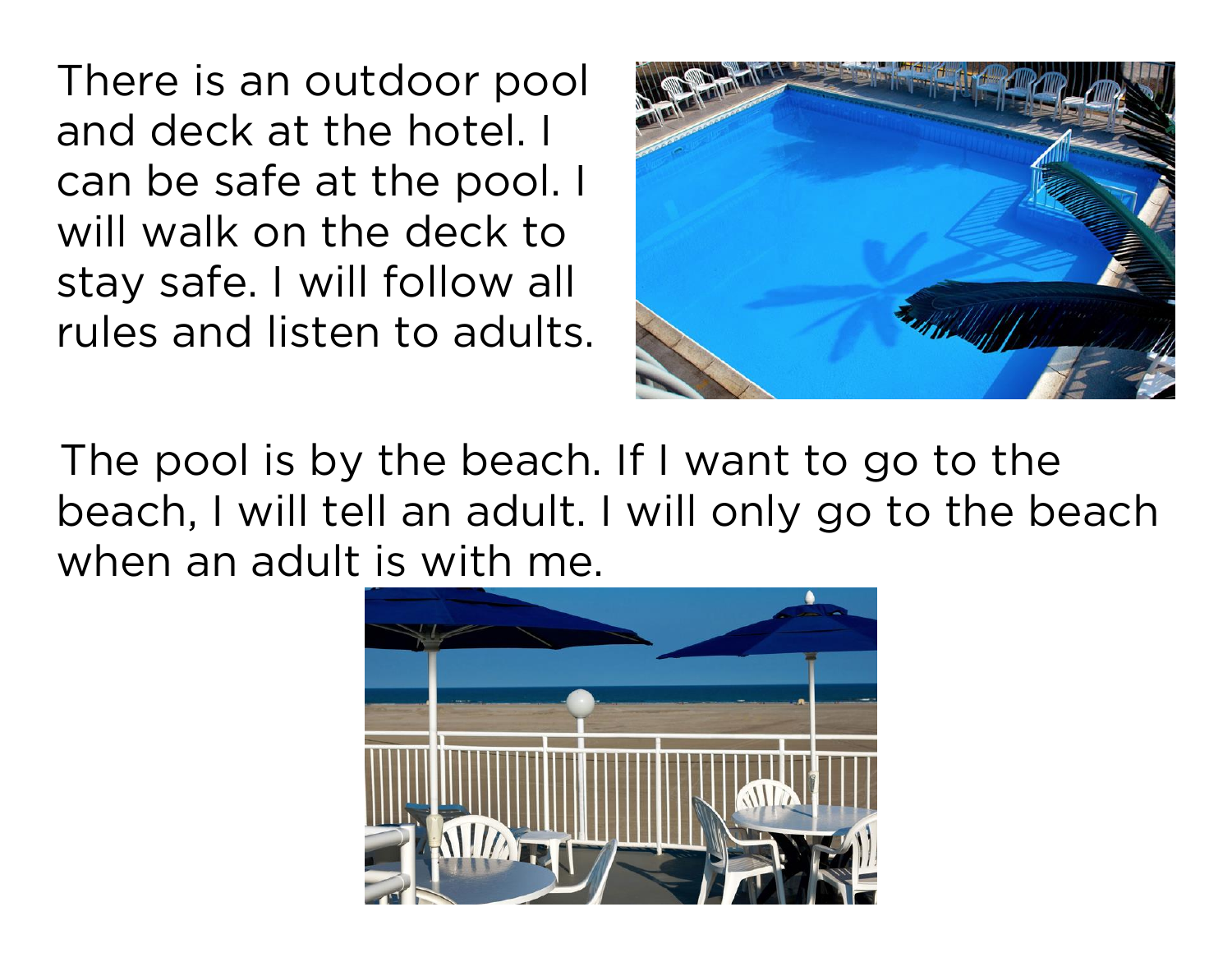The hotel is also near a Boardwalk. The Boardwalk has bright lights and loud noises.

I can tell an adult if the lights are too bright or the noises are too loud. I can ask to use some toys or headphones to help me stay calm.